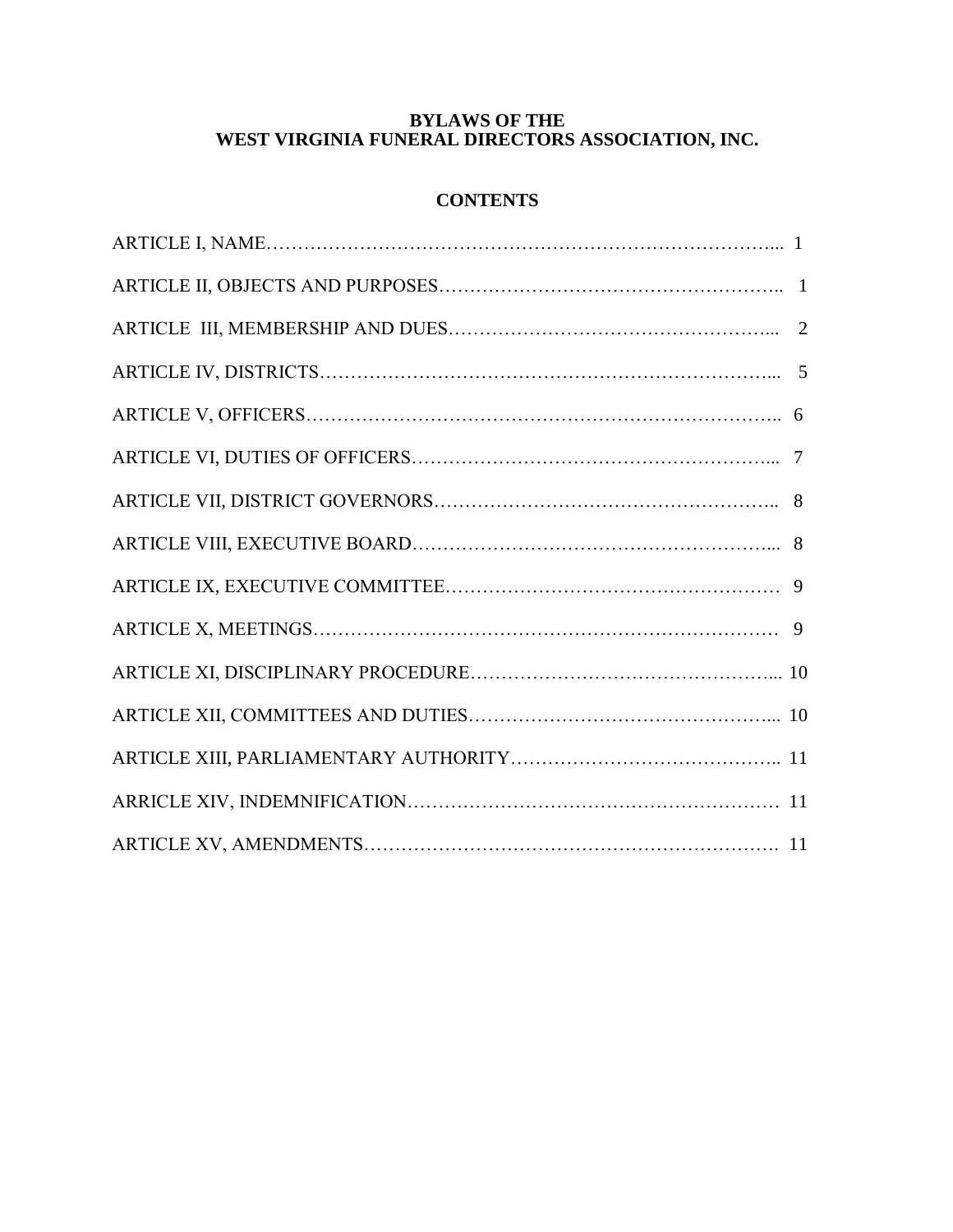#### **BYLAWS OF THE WEST VIRGINIA FUNERAL DIRECTORS ASSOCIATION, INC.**

#### ARTICLE I NAME

The name of this organization shall be the West Virginia Funeral Directors Association, Inc.

## ARTICLE II OBJECTS AND PURPOSES

- Section 1. The objects and purposes of this association, organized as a Corporation under Section 501 (c)(6) of the Internal Revenue Code, are as follows:
	- a. To promote the public welfare by cultivating progress and advancement in the arts and sciences of funeral directing and embalming, by means of education, science, ethical conduct and mutual fellowship.
	- b. To properly inform the public with the duties, obligations and qualifications required of the funeral director and embalmer, and direct their attention to the relationships and advantages of enacting and enforcing proper, just, uniform and regulatory laws relating to the practices of the professions of funeral directing and embalming.
	- c. To cooperate with public officials, The West Virginia Board of Funeral Directors, the hospitals, members of the medical, nursing and other professions in all matters of mutual interest, advantage and benefit to the public.
	- d. To promulgate, disseminate and distribute to its members reports, treaties and other informational data on correct professional principles, professional conduct and to do all things advisable to elevate, safeguard and promote high professional standards between its members and the public.
	- e. To foster and maintain high standards of character, integrity, and professional ethics in its membership.
	- f. To encourage mutual improvement, friendly spirit and good will.
	- g. To represent and safeguard the common interest of its members and otherwise endeavor to maintain high professional ideals and ethical practices in their relationships among each other and in providing high standards of service.
- Section 2. This corporation shall have the power to purchase, lease or otherwise acquire, hold, sell or otherwise dispose of such real or personal property as may be necessary or convenient for carrying out the objects for which it is organized; it may take by gift, purchase, devise or bequest real and personal property for purposes appropriate to its creation.
- Section 3. In addition to the express and implied powers hereinbefore granted, this corporation assumes all other statutory powers granted to bodies corporate under and by virtue of the laws of the State of West Virginia, applicable to corporations not for pecuniary profit; and shall have all powers necessary or incident to the convenient carrying out of the purposes for which it is organized.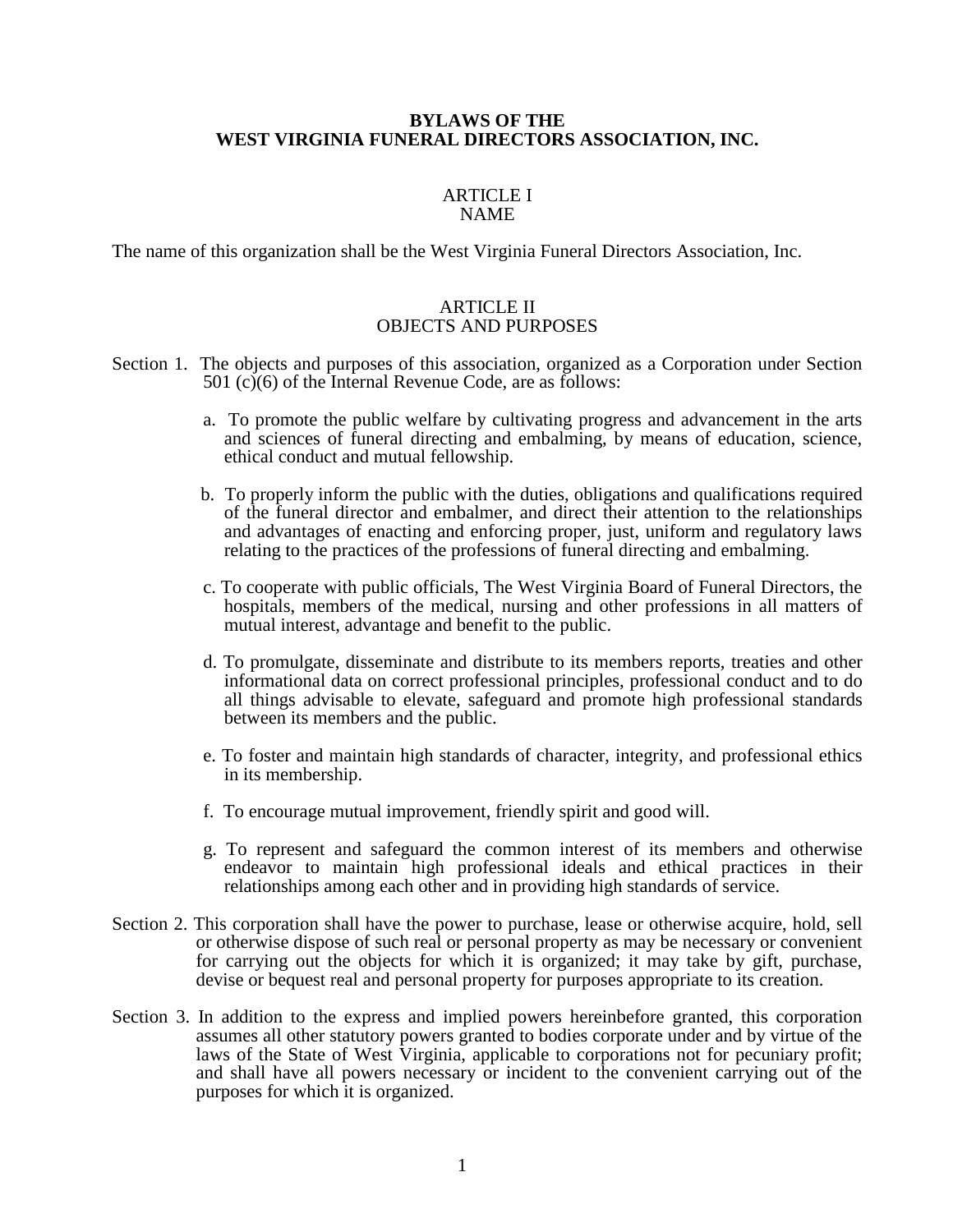#### ARTICLE III MEMBERSHIP AND DUES

- Section 1. The memberships of this Association shall be of seven types; Firm, Active, Associate, Inactive, Affiliated, Honorary and Suppliers.
	- a. Firm Membership: A Firm Membership in this Association may be granted to any sole proprietorship, partnership, company or corporation, in the State of West Virginia, which is actively, openly and lawfully engaged in the profession of funeral directing and/or embalming, when the owner, owners and/or employees are of good moral character, proficient, competent and ethical in their professional practices, and that at least one licensed person representing the Firm Membership is currently eligible for an Active Membership in this Association. Firm Memberships comprised of more than one funeral home, shall have an option as to the number and names of funeral homes to be submitted for a listing with the National Funeral Directors Association, upon payment of appropriate dues as specified in Article III Section 5 of the Association Bylaws, however, they shall not be entitled to any vote.

 Firm Membership shall be listed in the name of the firm and shall have one vote at the Annual Meeting or any Special Meeting, with said vote being cast by an Active Member properly certified as representing the Firm Membership.

b. Active Membership: An Active Membership in this Association may be granted to any duly licensed funeral director and/or embalmer, in the State of West Virginia, who is actively, openly and lawfully engaged in the profession of funeral directing and/or embalming, of good moral character, proficient, competent and ethical in his or her professional practices, provided that he or she is currently an owner, part owner, employee manager or licensed employee of a current Firm Membership and is an Individual Member of the National Funeral Directors Association.

 Active Memberships shall be listed in the name of the licensed individual and shall show the name of the Firm Membership that he or she represents. The Active Member shall be eligible to attend all meetings of this Association and shall be entitled to all privileges of this Association.

c. Associate Membership: An Associate Membership in this Association may be granted to any duly licensed funeral director and/or embalmer, in the State of West Virginia, who is actively, openly and lawfully engaged in the profession of funeral directing and/or embalming, of good moral character, proficient, competent and ethical in his or her professional practices, provided that he or she is not currently eligible for an Active Membership in this Association and is an Individual Member of the National Funeral Directors Association.

 Associate Memberships shall be listed in the name of the licensed individual. The Associate Member shall be eligible to attend all meetings of this Association, be appointed to any standing or special committees, however, they shall not be eligible to hold elective office, nor shall they be entitled to any vote.

d. Inactive Membership: An Inactive Membership in this Association may be granted to any duly licensed funeral director and/or embalmer in the State of West Virginia of good moral character, proficient, competent and ethical in his or her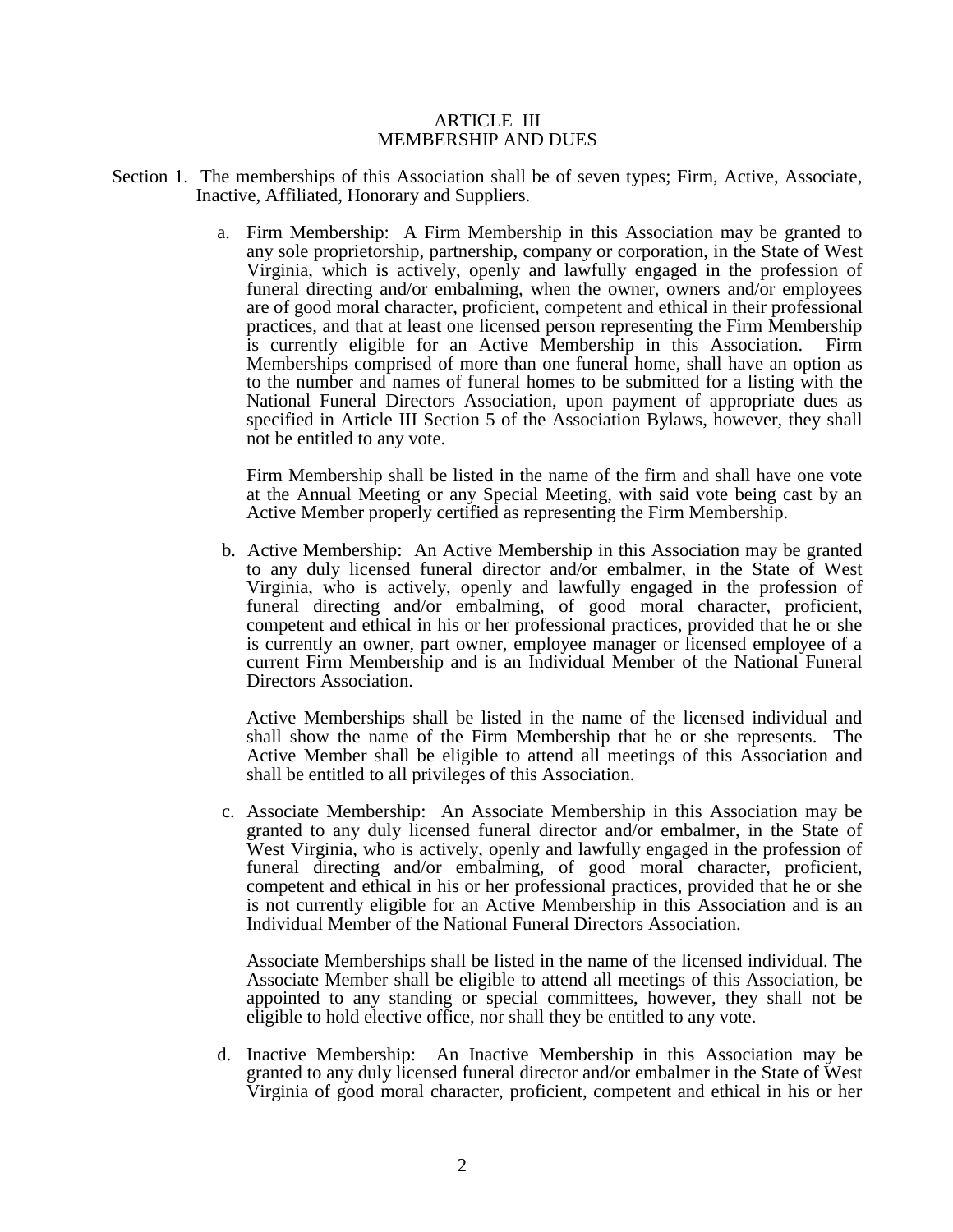professional practices and is not currently an owner, part owner, employee manager or employee of a current Firm Membership or a nonmember firm.

 An Inactive Membership shall be listed in the name of the individual. The Inactive Member shall be entitled to all social and professional privileges of this Association, however, he or she may not vote, serve on standing or special committees of this Association nor hold any office in this Association.

- e. Affiliated Membership: An Affiliated Membership in this Association may be granted to:
	- a. Corporate officers b. Owners c. Part Owners d. Employees

Affiliated Memberships shall be listed in the name of the individual and shall show the name of the Firm Membership where currently employed. The Affiliated member shall be eligible to attend all meetings of this Association, however, they shall not be eligible to hold elective office, be appointed to any standing committee nor shall they be entitled to any vote.

f. Honorary Membership: Honorary Memberships may be listed in the name of those individuals who have made significant contribution to the funeral service profession through meritorious service. Candidates for this award may be presented to the Executive Board of this Association. Authorization of this award will require a quorum present and a majority of those present voting for the award.

 Honorary Memberships may be presented once a year at the annual banquet at the West Virginia Funeral Directors Association convention. This award shall be made to the individual by the President of this Association. He or she shall be entitled to attend all meetings of this Association, provided however, he or she may not serve on any standing or special committees nor have any vote.

- g. Suppliers Membership: A Suppliers Membership in this Association may be granted to any sales representative or any firm providing funeral merchandise and properly doing business in the State of West Virginia and when granted, shall continue in full force and effect as long as appropriate membership dues, as determined by the Executive Board, shall be paid and said member continues as such sales representative. A Supplier Member, although not entitled to the benefits of other memberships, above, shall be entitled to group insurance participation.
- h. Retired Membership: A practitioner who has retired from active employment may become a Retired Member of the WVFDA by making written application to the Board of Directors of the WVFDA and paying the applicable dues as set forth by the WVFDA Board of Directors. A Retired Member shall be entitled to those membership privileges of the WVFDA that are made available to Active Members except that a Retired Member may not serve as an officer or as a District Governor of the WVFDA.
- Section 2. Applications: Applications for all types of membership in this Association shall be made on forms furnished by the Association, signed by the applicant and must be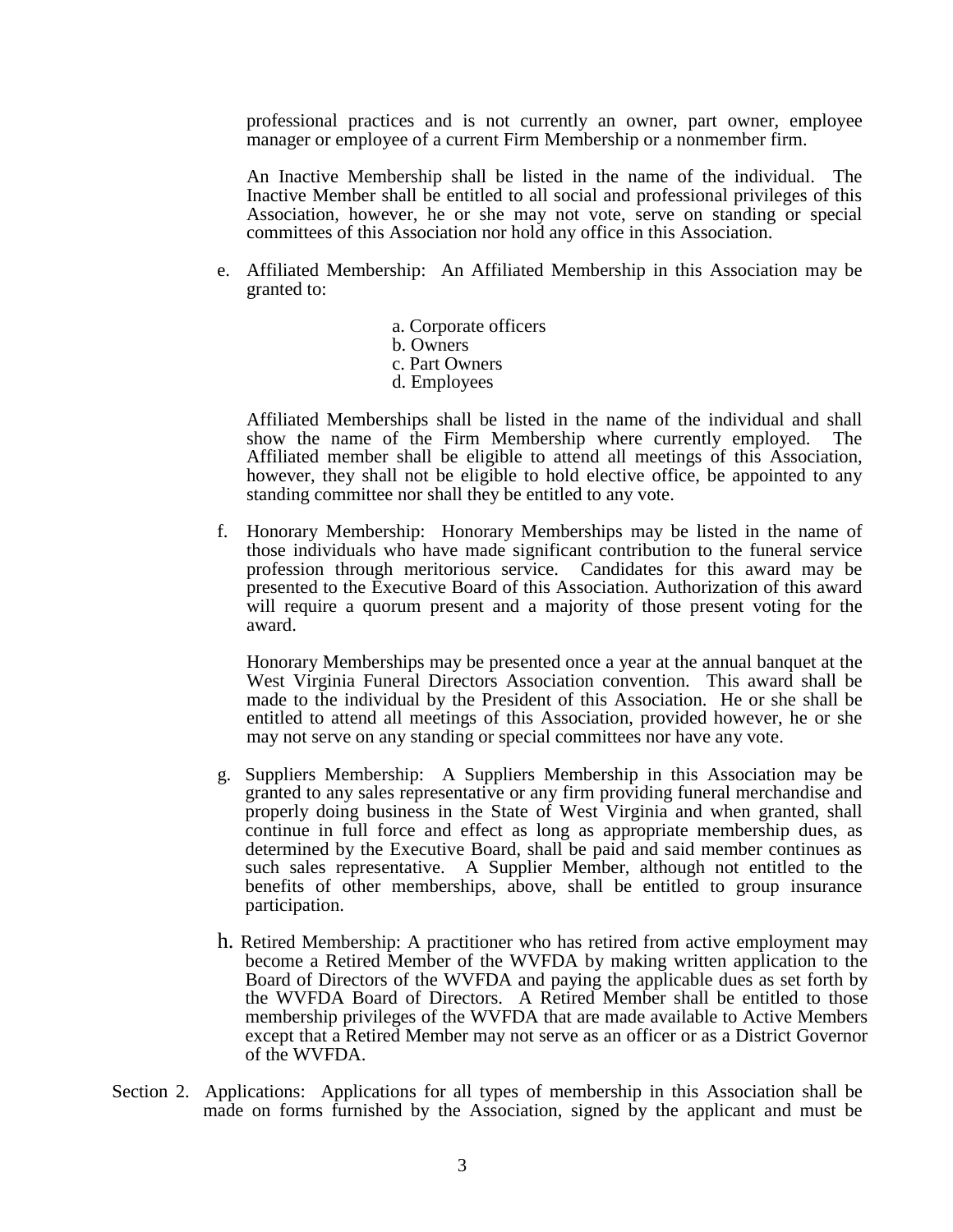accompanied by the appropriate membership fees and dues. The applicant may become a member by a majority vote of the Executive Board of this Association.

- Section 3. Fees and Dues: The fees and dues of the annual Firm Membership shall include payment of annual Active Memberships, Affiliated memberships, at least one Category I National Funeral Directors Association Membership, a Category II National Funeral Directors Association Membership for each Active Member not already covered by a Category I National Funeral Directors Association Membership, and one per capita dues for the district organization of this state, if eligible for such membership. The dues payment of an Associate member shall be the responsibility of the individual member and shall include annual Category II National Funeral Directors Association Membership dues. The Dues payment of an Inactive Member shall be the responsibility of the individual member. The amount of the dues for Associate and Inactive Memberships shall be set by the Executive Board annually. There shall be no dues fee for Honorary Memberships.
- Section 4. The annual dues for all memberships shall be payable for a calendar year, commencing on January 1st and expiring on December 31st.
- Section 5. The annual dues for all Firm Members shall be based on the number of funeral services conducted by the Firm Membership, including all locations of the Firm Membership, during the preceding calendar year, calculated on all cases for which the establishment is required to file a public record, exempting from dues calculations such items as baby and children cases using up to and including five foot caskets, ship-in cases, indigent cases and cases where the embalming only is contracted; in accordance with the schedule outlined below; plus the dues to be paid to the National Funeral Directors Association (NFDA) as established by NDFA.

| Number of<br><b>Services</b> | <b>State</b><br>Dues | District<br>Dues | Total State &<br><b>District Dues</b> |
|------------------------------|----------------------|------------------|---------------------------------------|
| $0 - 50$                     | \$175.00             | \$10.00          | \$185.00                              |
| 51-100                       | 250.00               | 10.00            | 260.00                                |
| 101-200                      | 500.00               | 10.00            | 510.00                                |
| 201-299                      | 650.00               | 10.00            | 660.00                                |
| 300-UP                       | 1,000.00             | 10.00            | 1,010.00                              |

 The state dues may automatically increase each year by the percent amount of the National Cost of Living Index.

Section 6. Any member failing to pay dues within ninety days from January 1st, shall receive a Notice of Delinquency. If such arrears are not paid within thirty days thereafter, membership shall be forfeited.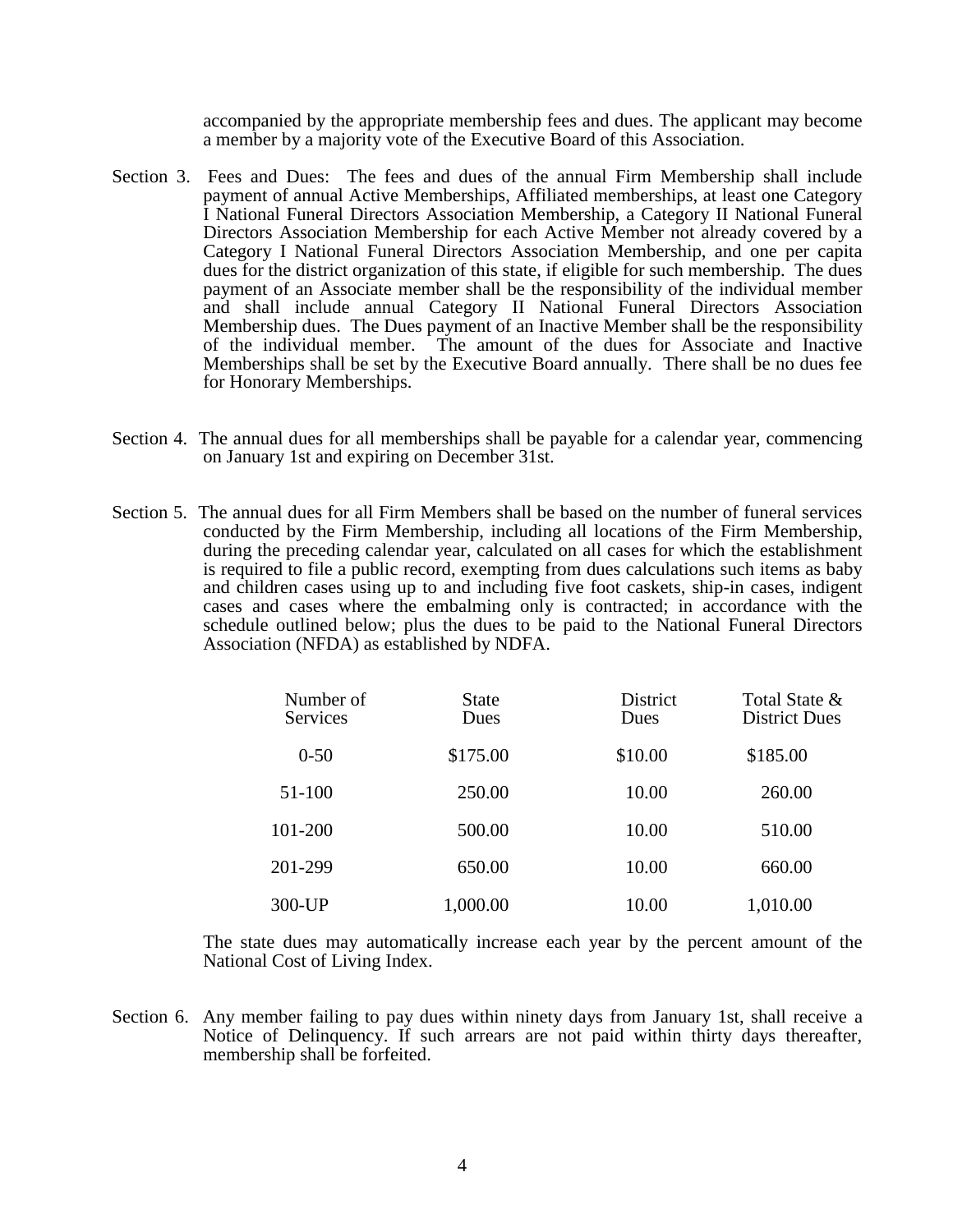Section 7. Transfer of Membership: Firm, Active, Associate, Inactive and Affiliated Memberships are transferable with the approval of this Association. Firm Memberships may be transferred when there is a change in name, change of ownership or change of both name and ownership. Active and Associate Memberships may be transferred from one Firm Membership to another Firm Membership. Inactive and Honorary Memberships may not be transferred. Application for change of membership shall be made in writing to this Association and upon approval by the Executive Board of this Association, membership certificates, membership cards and Association records shall be changed accordingly.

#### ARTICLE IV DISTRICTS

Section 1. There shall be five (5) districts established by the Association, as outlined in the schedule below, for the fulfillment of the purpose of the Association.

| Potomac District | <b>Tygart District</b>     | <b>Ohio District</b> |
|------------------|----------------------------|----------------------|
| Berkeley         | <b>Barbour</b>             | <b>Brooke</b>        |
| Grant            | Gilmer                     | Doddridge            |
| Hampshire        | Harrison                   | Hancock              |
| Hardy            | Lewis                      | Marshall             |
| Jefferson        | Marion                     | Ohio                 |
| Mineral          | Monongalia                 | Pleasants            |
| Morgan           | Preston                    | Ritchie              |
| Pendelton        | Randolph                   | Tyler                |
|                  | Taylor                     | Wetzel               |
|                  | Tucker                     | Wirt                 |
|                  | Upshur                     | Wood                 |
| Kanawha District | <b>Greenbrier District</b> |                      |
| Boone            | <b>Braxton</b>             |                      |
| Cabell           | Clay                       |                      |
| Calhoun          | Fayette                    |                      |
| Jackson          | Greenbrier                 |                      |
| Kanawha          | McDowell                   |                      |
| Lincoln          | Mercer                     |                      |
| Logan            | Monroe                     |                      |
| Mason            | Nicholas                   |                      |
| Mingo            | Pocahontas                 |                      |
| Putnam           | Raleigh                    |                      |
| Roane            | <b>Summers</b>             |                      |
| Wayne            | Webster                    |                      |
|                  |                            |                      |

Section 2. Membership:

a. Each firm member of the Association shall be assigned to the geographic district in which the firm is located.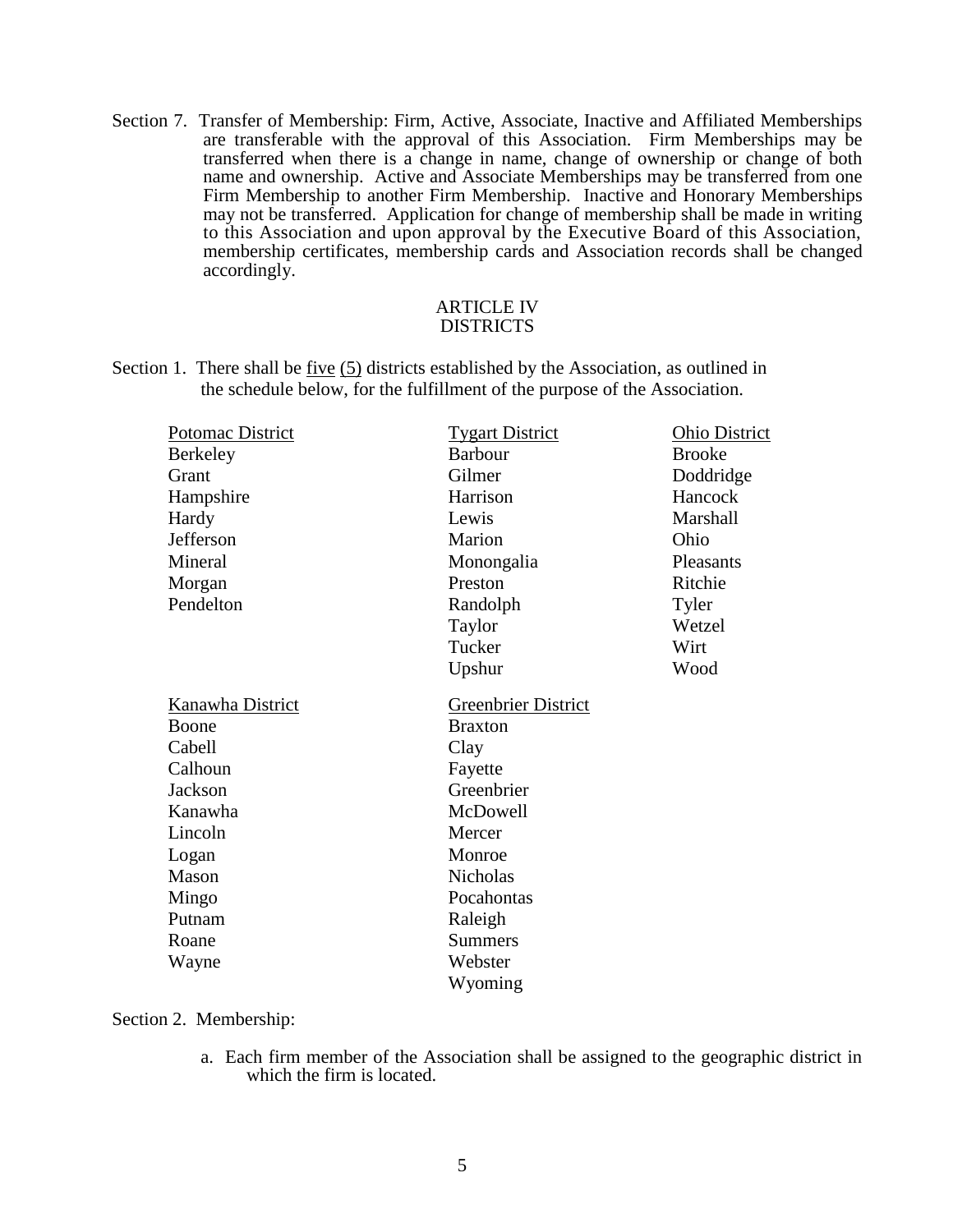- b. A member may join another district in addition to the parent district with the approval of the proposed district.
- Section 3. Powers: Each District may adopt bylaws for the conduct of its affairs provided they are not in conflict with the bylaws of the West Virginia Funeral Directors Association.
- Section 4. Limitations of Power:
	- a. No District may encumber the State Association with indebtedness nor assume any financial obligations in the name of the West Virginia Funeral Directors Association.
	- b. No District or its officers may make public pronouncements in the name of the West Virginia Funeral Directors Association without prior authorization of the Executive Board of the West Virginia Funeral Directors Association.
	- c. No District may adopt or endorse policies in conflict with the established policies of the West Virginia Funeral Directors Association.
	- d. No District may commit the West Virginia Funeral Directors Association to a course of action or participation in any activities whatsoever.

#### ARTICLE V **OFFICERS**

- Section 1. The officers of the Association shall be a President, President-Elect, Vice-President, Treasurer and Secretary, all of whom shall be practicing funeral directors and/or embalmers and Active Members in good standing in this Association.
- Section 2. Every officer, except the president, shall be elected annually at the Annual Meeting by a majority vote of the voting Active Members present and Certified as representing their respective Firm Membership, to serve for one year, or as otherwise provided, or until their respective successors shall be elected, appointed and qualified. All nominations for an office except those nominations submitted by the nominating committee and/or the Executive Board, shall be in writing and must be received in the Association office not less than thirty days prior to the election. The President-elect shall, after completing his or her term, automatically succeed to the office of the President. Elected Officers shall assume their duties at the close of the Annual Meeting.
- Section 3. A member of this Association may hold an elective office while concurrently serving officially as a member of the West Virginia Board of Funeral Service Examiners only after members of the Executive Board shall meet and approve by two-thirds (2/3) vote. The member may on occasion refrain from voting, participate in discussions, on an issue that could affect their abilities to serve their respective positions.
- Section 4. No member of this Association shall hold an elective office while concurrently serving officially as a member of the West Virginia Board of Embalmers and Funeral Directors.
- Section 5. Any officer may be removed, either with or without cause, by a two-thirds  $(2/3)$  vote of the voting active members present and certified as representing their respective Firm Membership at the Annual Meeting or any Special Meeting.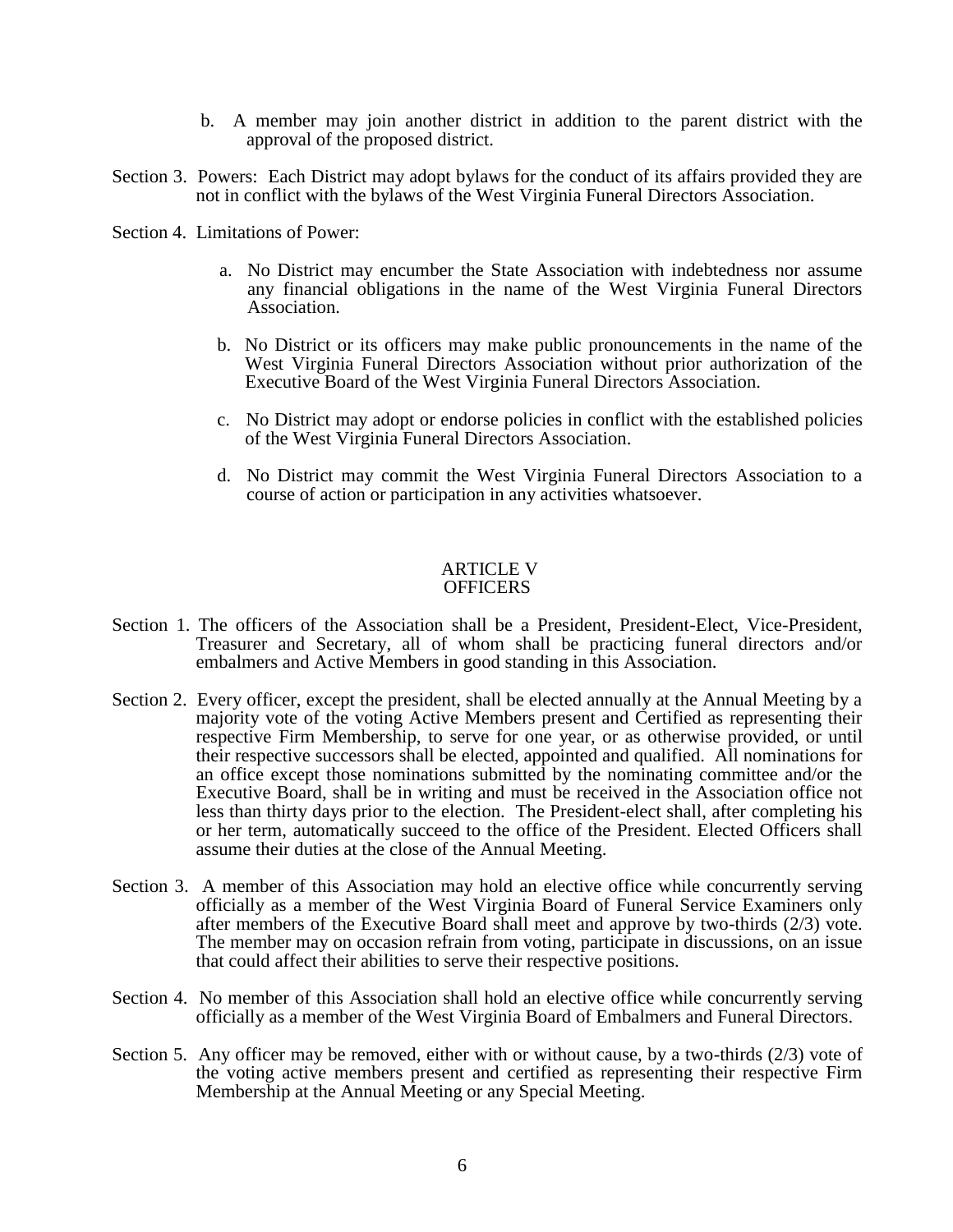Section 6. Any officer may resign at any time by giving written notice to the President or Secretary of the Association. Any such resignation shall take effect at the date of the receipt of such notice or at any later date specified therein.

## ARTICLE VI DUTIES OF OFFICERS

- Section 1. President: The President shall preside over all meetings of this association and shall be entitled to vote, in case of a tie vote. The President shall be a member of the Executive Board and the Executive Committee and act as Chairman. The President shall preside at all meetings of the Executive Board, and shall be an ex-officio member of all state committees. With the consent of the Executive Board, the President shall have power to call special meetings of the Association and shall, in the absence of any provisions to the contrary in the Bylaws, appoint all Committees and Chairman thereof. The President shall make a report at the Annual Meeting of the transactions of his or her office and offer such recommendations as he or she deems proper. In addition, the President shall perform all such duties as are custom and parliamentary usage require.
- Section 2. President Elect: The President Elect shall assist the President in the administration of the affairs of the Association, and shall be entitled to all voting privileges. The President Elect shall be a member of the Executive Committee and the Executive Board. During the absence of the President, or at the request of the President the President Elect shall officiate in his or her place. In case of death, resignation or removal of the President, the President Elect shall fill the vacancy.
- Section 3. Vice-President: The Vice-President shall assist in the administration of the affairs of the Association, and shall be entitled to all voting privileges. The Vice-President shall be a member of the Executive Committee and the Executive Board. During the absence of the President and the President Elect, or upon request, the Vice-President shall officiate in place of the President or the President Elect.
- Section 4. Secretary: The secretary shall be the custodian of the records of this Association, shall send, or cause to be sent, official notice of the Annual or Special Meeting(s) of the Association to all members and shall keep the minutes of all such meetings. The Secretary shall have the power to issue drafts and sign same only in the absence of the Treasurer. The Secretary shall conduct all matters pertaining to his or her office, keep receipts for all moneys received from every source, keep an accurate record thereof, submit all books, records and papers for audit and furnish a full and complete report of all transactions during his or her term of office at the Annual Meeting. The Secretary shall be entitled to all voting privileges and shall be a member of the Executive Board and the Executive Committee.
- Section 5. Treasurer: The Treasurer of this Association shall be the custodian of all moneys, securities and other property belonging to the Association, and shall hold and disburse same subject to the direction and supervision of the Executive Board. The depository of the funds of this Association shall be designated by the Executive Board, and the Treasurer shall make a full and complete report of all transactions during his or her term of office at the Annual Meeting. The Treasurer shall be entitled to all voting privileges and shall be a member of the Executive Board and the Executive Committee.
- Section 6. The Secretary and Treasurer may be one and the same member, but in all cases the offices shall be covered by a Fidelity Bond in such an amount and for such time as the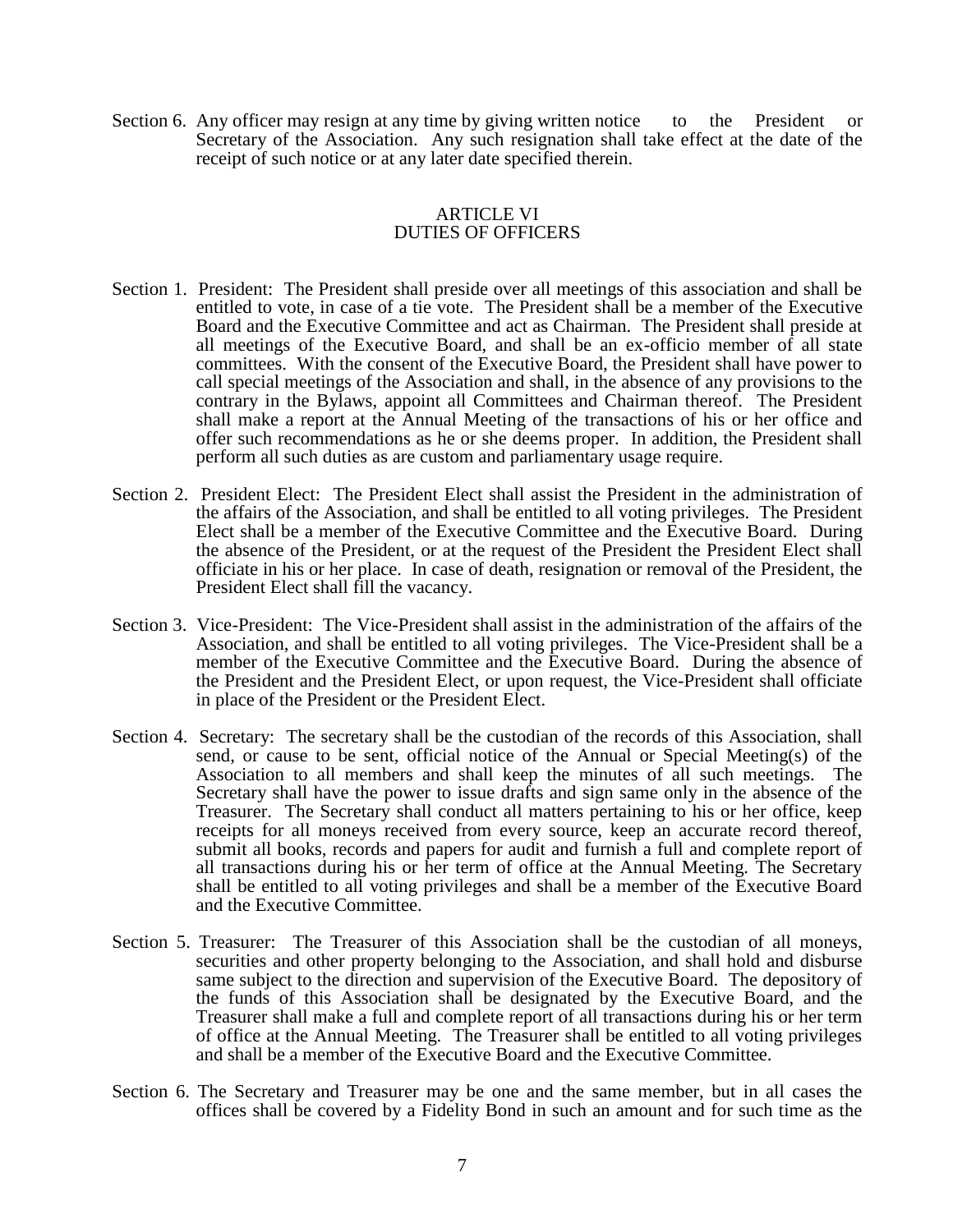Executive Board shall decide, and the cost of which shall be authorized to be paid from the funds of this Association.

## ARTICLE VII DISTRICT GOVERNORS

- Section 1. There shall be one District Governor and an alternate from each constituent District Association. The duly elected President of a constituent District Association shall be the District Governor. All districts shall hold elections in April and in accordance with their respective bylaws. Newly elected District Governors shall take office at the close of the Annual Meeting of the State Association. The District Governors and alternates shall be Active Members in good standing in the State Association and shall not be eligible to serve as an elective officer in the State Association while serving as a District Governor or alternate. Qualifications for District Governors and alternates shall be the same as that for officers of the State Association. Districts shall have one vote on the Executive Board.
- Section 2. All State Association Past Presidents who are licensed Active or licensed Retired members and in good standing shall collectively have three votes at Association Executive Board meetings and shall be eligible to attend all functions of the State Association.
- Section 3. Any District Governor may be removed, either with or without cause, by a two-thirds (2/3) vote of the voting members present and certified as representing their respective Firm Membership at the Annual Meeting or any Special Meeting.
- Section 4. Any District Governor may resign at any time by giving written notice to the Secretary of the State Association. Any such resignation shall take effect at the date of the receipt of such notice or at any later date specified therein.

### ARTICLE VIII EXECUTIVE BOARD

- Section 1. This Association shall be governed by an Executive Board consisting of the Elected Officers, the District Governors and the Immediate Past President, and the Policy Board Representative to the National Funeral Directors Association.
- Section 2. The Executive Board shall meet at least two times each year, and on such other occasions, as may be directed by the President, or at the request of a majority of the Executive Board, and they shall have the power to transact any business that might legally come prior to the Annual Meeting or any Special Meeting of this Association. The Executive Board shall have the control and management of all funds until the time of calling of the next Annual Meeting or any special meeting.
- Section 3. The Executive Board shall be the trustees, and they alone held responsible for the property, business and policies of this Association, except that the custodianship of the records shall be delegated to the Secretary and the funds to the Treasurer.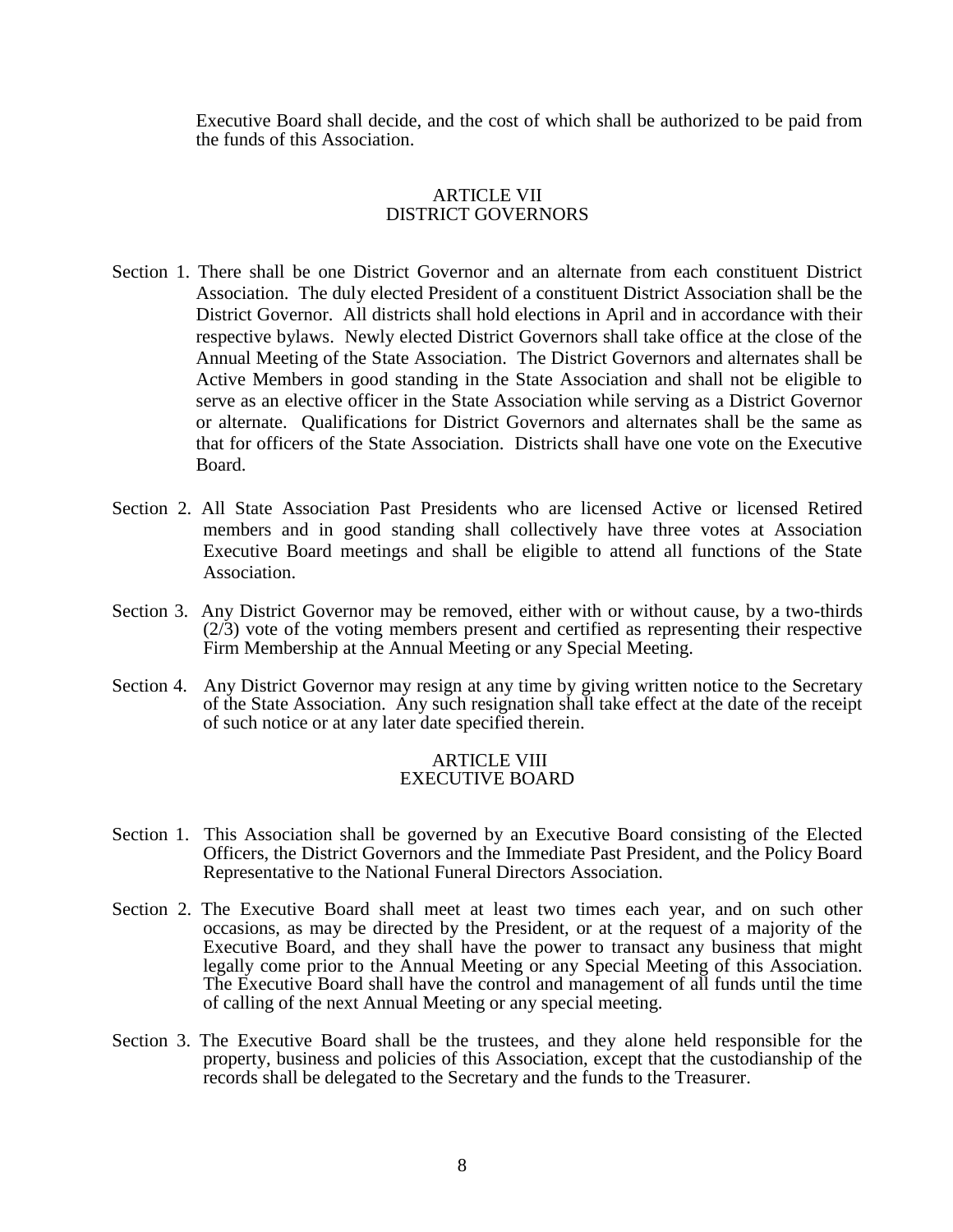- Section 4. The members of the Executive Board shall meet as the occasion may require, and they shall have power to elect by two-thirds  $(2/3)$  vote an Active Member in good standing to fill the unexpired term of one of the elective offices, and during such action the Chairman of the Executive Board, shall be the Immediate Past President, or in his or her absence, a member may be selected by a majority vote of those members present.
- Section 5. The Executive Board shall arrange the programs for the Annual Meeting and perform such duties as this Association may direct.
- Section 6. The Executive Board may employ an Executive Director and such other administrative personnel and equipment, as may be required to operate and maintain a State Office of this Association, and such personnel shall be covered by Fidelity Bonds, in such amounts as the Executive Board may direct.
- Section 7. The Executive Board shall have power to contract for the services of legal counsel, who shall represent this Association at such time and place as may be required.
- Section 8. No Officer, District Governor, or member of this Association shall obligate this Association either financially or otherwise to any individual, firm or corporation without first having the approval of the Executive Board or a two-thirds vote of the voting Active Members present and certified as representing their respective Firm Membership, at any Annual Meeting or Special Meeting.
- Section 9. A simple majority of members of the Executive Board in attendance at a prescribed meeting shall constitute a quorum, provided that at least two such members be elective officers.
- Section 10. All State Association Past Presidents who are licensed Active or license retired members and in good standing shall collectively have three votes at Association Executive Board Meetings and shall be eligible to attend all functions of the State Association.
- Section 11. The Executive Board shall appoint an Active Member to serve as the Association's Representative to the Policy Board of the National Funeral Directors Association. The term of the Policy Board Member shall be for three years and he or she may be reappointed for no more than one successive three-year term. The Executive Board shall have the authority to remove by a two-thirds (2/3) vote the Policy Board Representative with or without cause.

## ARTICLE IX EXECUTIVE COMMITTEE

 The elective officers and the Immediate Past President shall constitute the Executive Committee. The Executive Committee shall meet as directed by the President or at the request of two or more members of the Executive Committee. The Executive Committee shall coordinate the work of the Executive Board and act in their name in the interim between meetings of the Executive Board. The Executive committee may not fill vacancies in the Executive Board or the Executive Committee or amend the Articles of Incorporation or any Policy of the Association. The Executive Committee may authorize expenditures, not to exceed Five Thousand Dollars (\$5,000.00), if it is deemed such action is of such urgency that delay of such action would not be in the best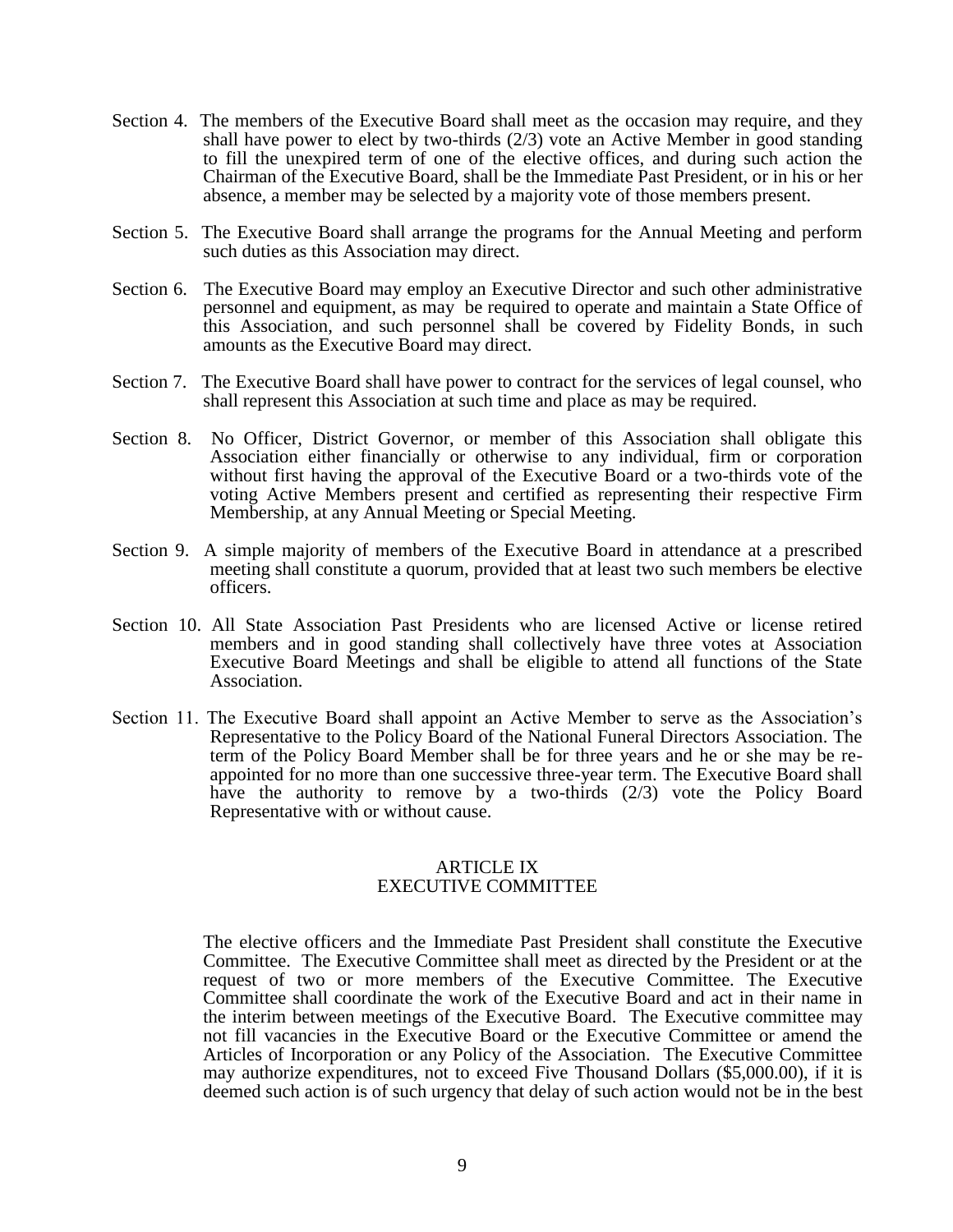interest of the Association. All actions of the Executive Committee shall be reported at the Executive Boards next succeeding meeting.

#### ARTICLE X **MEETINGS**

- Section 1. The Annual Meeting of this Association shall be held not later than June 30th of each calendar year, and shall continue in session not less than two days, at such time and place as the Association may determine either during the preceding Annual Meeting or as determined by the Executive Board. If it becomes necessary, for any reason, to change the time and place of the Associations Annual Meeting, the Executive Board may by a majority vote, change the time and place of such meeting, provided such action is taken not less than ninety days prior to the revised dates and prompt notice furnished the members of such change.
- Section 2. Special meetings of this Association may be held at the call of the President, who shall previously obtain the majority consent of the Executive Board, or by a majority vote of the Executive Board. A minimum of Thirty Days (30) notice shall be given the mem ers of the Association.
- Section 3. A quorum for the transaction of any business shall consist of 15 voting Active Members present and certified in attendance at any Annual or Special Meeting.

#### ARTICLE XI DISCIPLINARY PROCEDURE

 If a complaint is filed alleging a violation of the Bylaws of this Association, unethical conduct or any misconduct by any type of member or membership of the Association, it shall be processed in accordance with the "Rules for Disposition of Complaints by the Ethics Committee".

## ARTICLE XII COMMITTEES AND DUTIES

- Section 1. Standing Committees: The Standing Committees of this Association shall consist of not less than five Active and/or Associate Members in good standing as may be appointed by the President and one of which shall be appointed as Committee Chairman. Such standing committees shall perform their duties and responsibilities and make reports as may be required at a Annual Meeting or Special Meeting of this Association, or to the Executive Board. The standing committees shall be:
	- a. Membership Committee
	- b. Legislative Committee
	- c. Memorial Committee
- Section 2. Audit and Budget Committee: The President with the approval of the Executive Board, shall appoint an Audit and Budget Committee, consisting of three Active Members of this Association, one of whom shall be designated Chairman by the President. The Audit and Budget Committee shall be responsible for the submission of an annual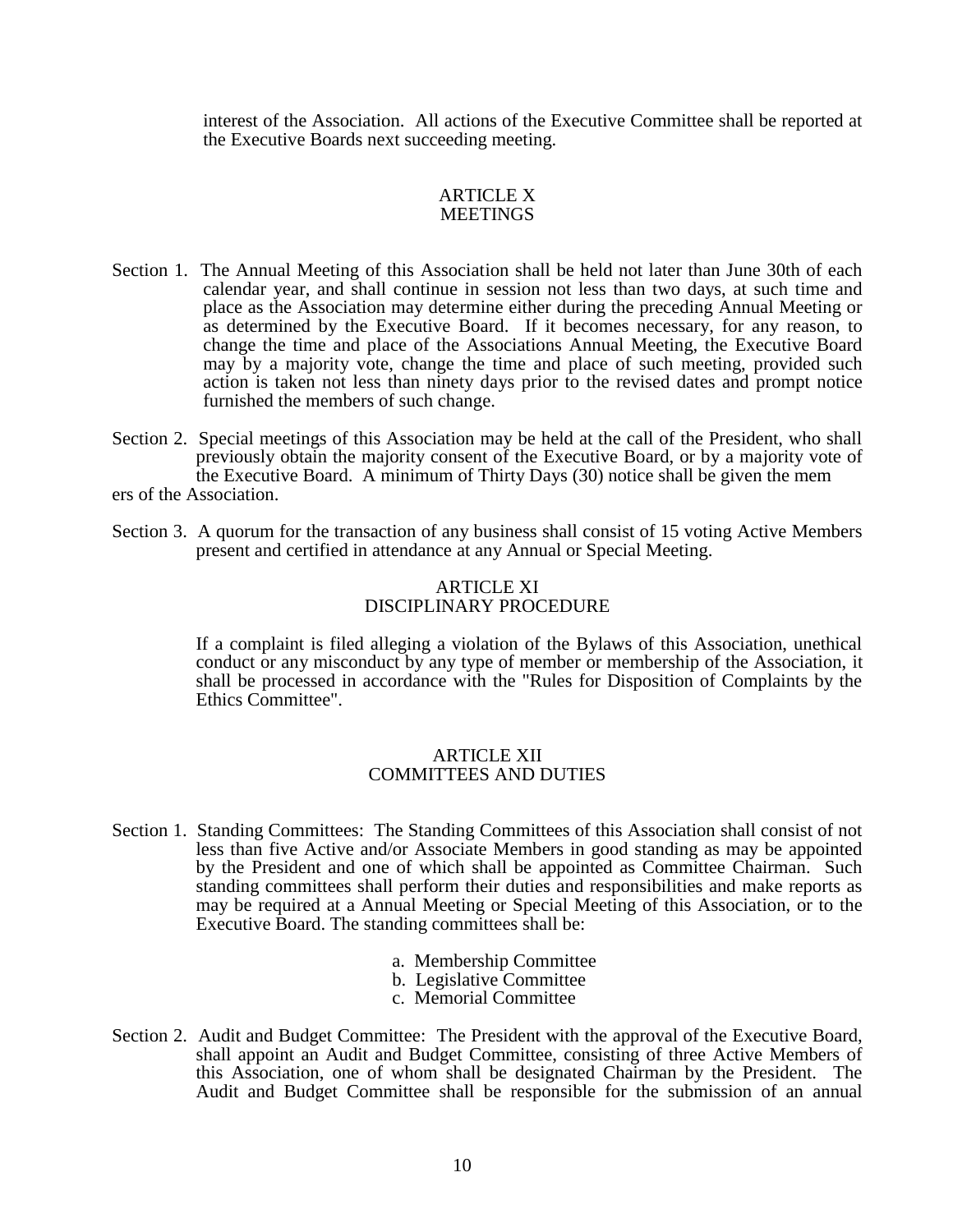budget to the Executive Board, for the audit of the accounts of the Secretary and Treasurer and for making a report at the Annual Meeting of this Association.

- Section 3. Ethics Committee: The President, with the approval of the Executive Board, shall appoint a Ethics Committee, consisting of one Active and/or Associate Member from each constituent District Association and it shall be their duty and responsibility to investigate charges and complaints.
- Section 4. Bylaws Committee: The President, with the approval of the Executive Board, shall appoint a Bylaws Committee, consisting of three Active Members of this Association. The Committee shall review all amendments submitted and edit for composition, consolidate similar amendments for joint proposal subject to acceptance by the proposer(s), have the right to originate amendments and submit proposed amendments to the bylaws as provided in Article XV of these bylaws together with the committee's recommendations for action.
- Section 5. Nominating Committee: The President, with the approval of the Executive Board, shall appoint a Nominating Committee, consisting of at least three (3) Active Members of this Association. The Nominating Committee shall submit a slate of candidates for Officers of this Association in accordance with Article V Section 2 of the Bylaws of this Association.
- Section 6. Special Committees: The President, with the approval of the Executive Board, shall appoint special committees as may be required and their duties, responsibilities and duration of appointment shall be as announced in their notifications of such appointment, by the president.
- Section 7. All committees shall be formed by proper authority, and shall function as directed by the Committee Chairman. No committee shall obligate the Association or negotiate any binding agreements, unless proper authority has been delegated by the Executive Board, or as may be directed by a majority vote of the voting Active Members present and certified as representing their respective Firm Membership, at an Annual Meeting or any Special Meeting of this Association.

## ARTICLE XIII PARLIAMENTARY AUTHORITY

 The rules contained in the current edition of Robert's Rules of Order Newly Revised shall govern the proceedings of The West Virginia Funeral Directors Association in all cases to which they are applicable and in which they are not inconsistent with these bylaws and any special rules of order that the Association may adopt.

#### ARTICLE XIV INDEMNIFICATION

 Each person who is or was a Member of the Executive Board, Executive Committee or an Employee of this Association, including the heirs, executors, administrators of the estate of such person, shall be indemnified by the Association to the full extent permitted by law, against any liability, cost or expense incurred by him or her in their capacity as a Member of the Executive Board or Executive Committee. The Association shall be obligated to maintain insurance, at its expense, to protect itself and any such person against any such liability, cost or expense.